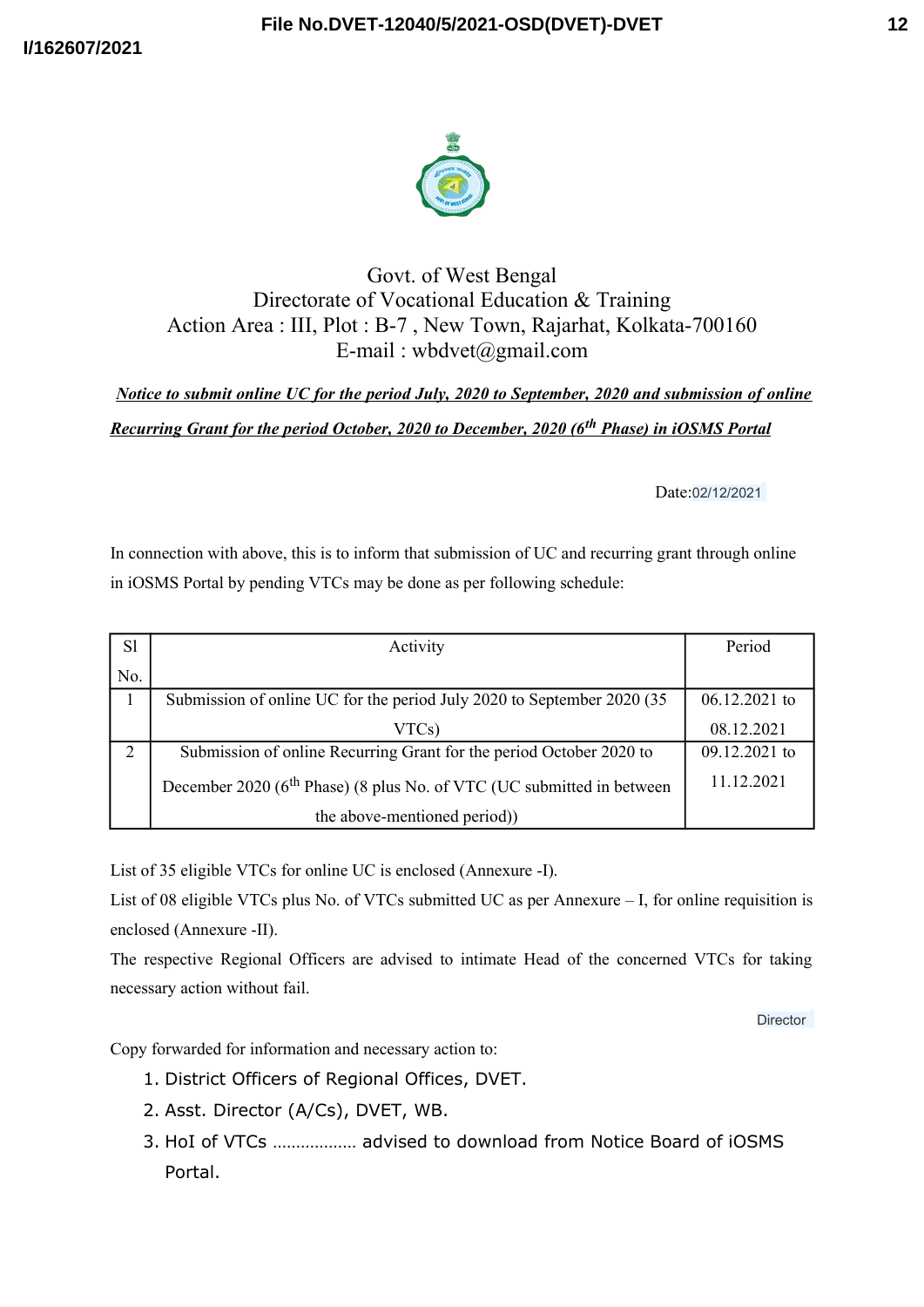**Director**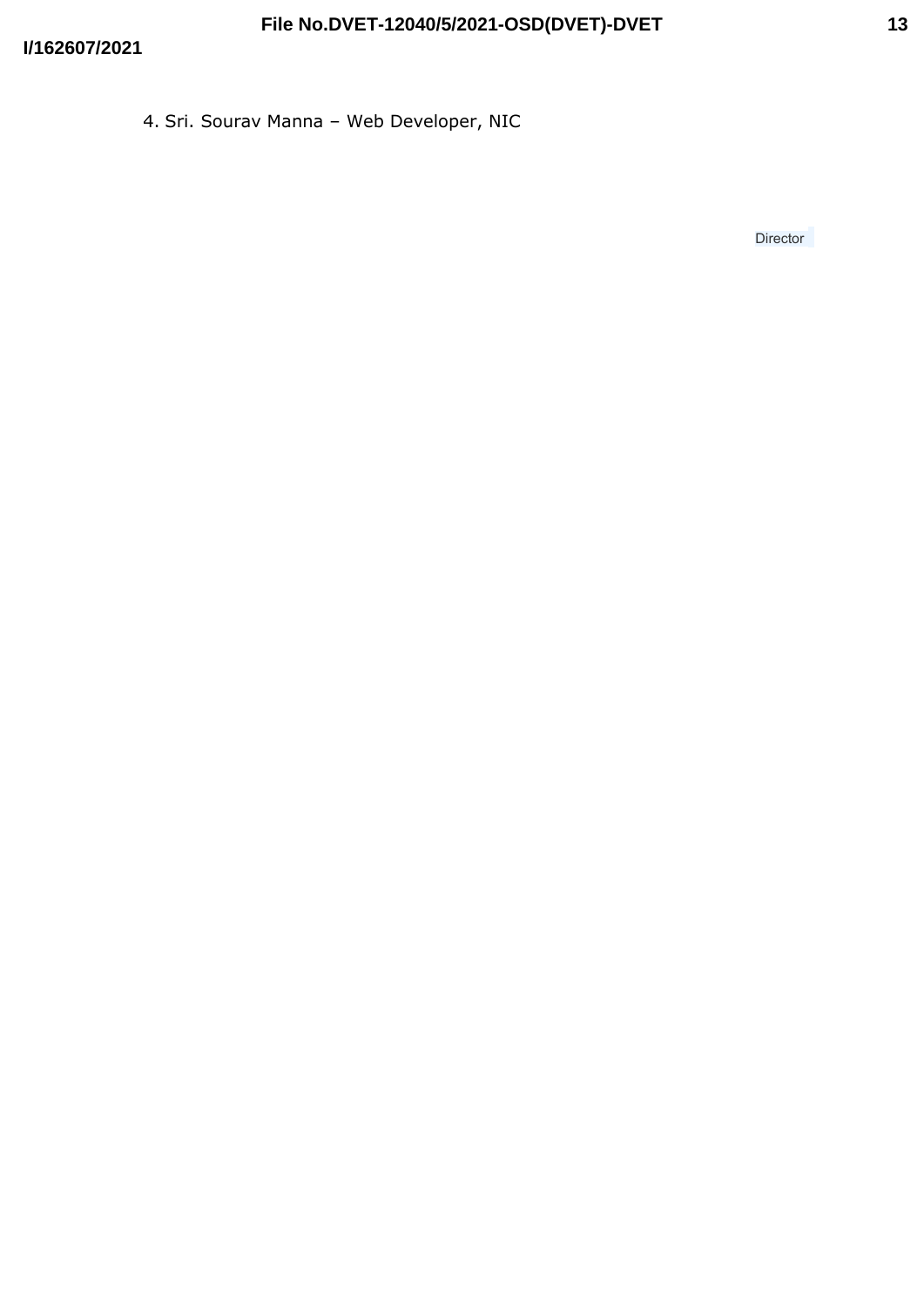|                           | Annexure - I                           |  |  |
|---------------------------|----------------------------------------|--|--|
|                           | Pending UC for the period July, 2020 - |  |  |
| September, 2020 (35 VTCs) |                                        |  |  |
| SL. NO.                   |                                        |  |  |
| 1                         | <b>VTC CODE</b><br>1071                |  |  |
| $\overline{c}$            | 1124                                   |  |  |
| 3                         | 1353                                   |  |  |
| 4                         | 1537                                   |  |  |
| 5                         | 1558                                   |  |  |
| 6                         | 1578                                   |  |  |
| $\overline{7}$            | 1638                                   |  |  |
| 8                         | 1752                                   |  |  |
| 9                         |                                        |  |  |
| 10                        | 1819                                   |  |  |
|                           | 2152                                   |  |  |
| 11                        | 2166                                   |  |  |
| 12                        | 2566                                   |  |  |
| 13                        | 2582                                   |  |  |
| 14                        | 2633                                   |  |  |
| 15                        | 2703                                   |  |  |
| 16                        | 3139                                   |  |  |
| 17                        | 3377                                   |  |  |
| 18                        | 3458                                   |  |  |
| 19                        | 3855                                   |  |  |
| 20                        | 4079                                   |  |  |
| 21                        | 4080                                   |  |  |
| 22                        | 4151                                   |  |  |
| 23                        | 5135                                   |  |  |
| 24                        | 5184                                   |  |  |
| 25                        | 6024                                   |  |  |
| 26                        | 6074                                   |  |  |
| 27                        | 6107                                   |  |  |
| 28                        | 6138                                   |  |  |
| 29                        | 6179                                   |  |  |
| 30                        | 6203                                   |  |  |
| 31                        | 6272                                   |  |  |
| 32                        | 6315                                   |  |  |
| 33                        | 6399                                   |  |  |
| 34                        | 6431                                   |  |  |
| 35                        | 8263                                   |  |  |